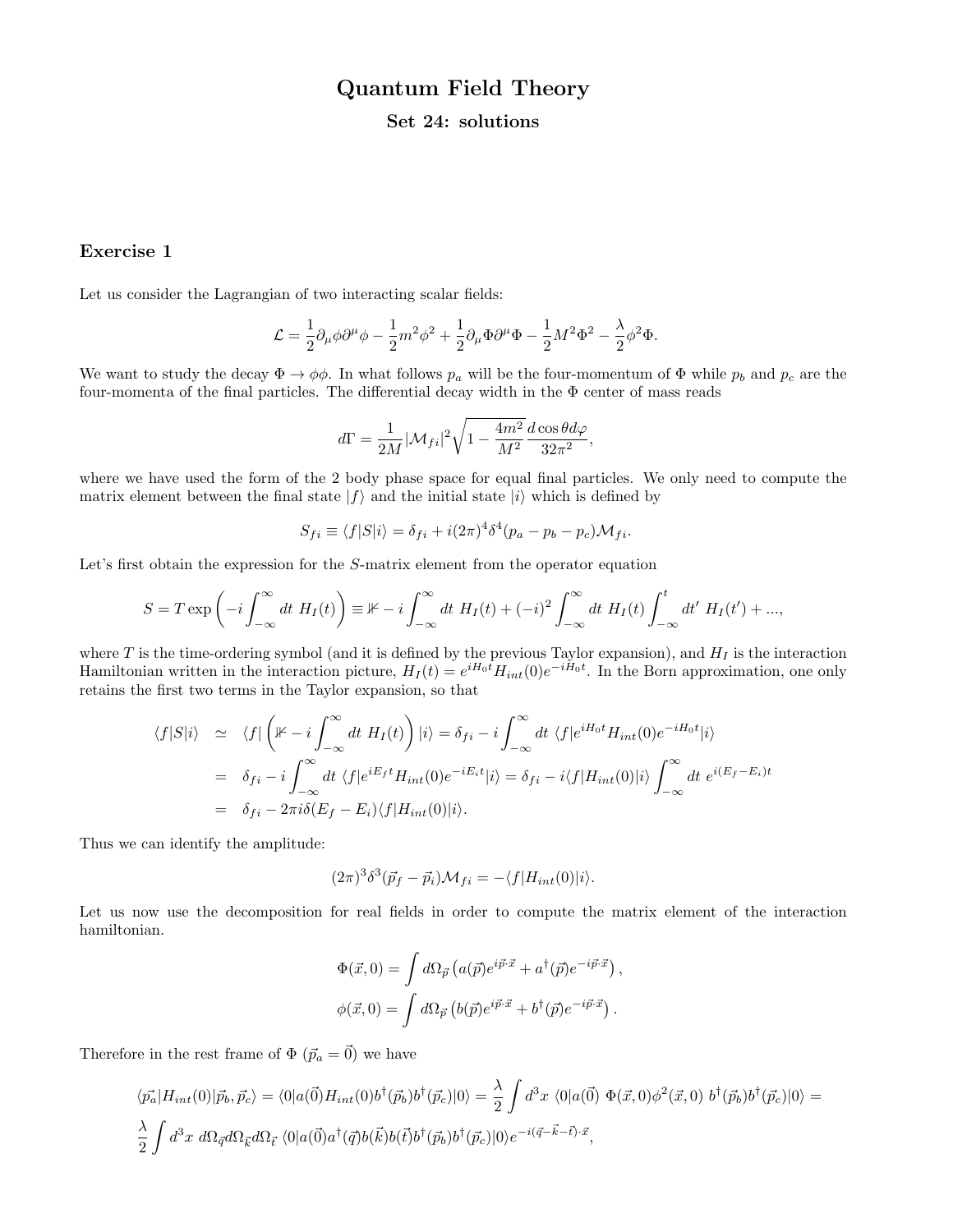where we have taken only the proper terms in order to have the same number of a,  $a^{\dagger}$  and of b,  $b^{\dagger}$  (only a state with the same number of daggered and undaggered operators has non zero overlap with  $|0\rangle$ ). Making use of the equal time commutation relations

$$
[a(\vec{p}), a^{\dagger}(\vec{q})] = [b(\vec{p}), b^{\dagger}(\vec{q})] = (2\pi)^3 2p_0 \delta^3(\vec{p} - \vec{q}),
$$

we get

$$
\langle \vec{0} | H_{int}(0) | \vec{p}_b, \vec{p}_c \rangle = \frac{\lambda}{2} \int d^3x \ d\Omega_{\vec{q}} d\Omega_{\vec{k}} d\Omega_{\vec{t}} e^{-i(\vec{q}-\vec{k}-\vec{t})\cdot \vec{x}} (2\pi)^9 2q_0 2k_0 2k_0 \delta^3(\vec{q}) \left[ \delta^3(\vec{k}-\vec{p}_b) \delta^3(\vec{t}-\vec{p}_c) + \delta^3(\vec{k}-\vec{p}_c) \delta^3(\vec{t}-\vec{p}_b) \right].
$$

Performing all the integrations on momenta and recalling that  $\int d^3x \ e^{-i(\vec{q}-\vec{k}-\vec{t})\cdot\vec{x}} = 2\pi^3 \delta^3(\vec{q}-\vec{k}-\vec{t})$  we finally get

$$
\langle \vec{0} | H_{int}(0) | \vec{p}_b, \vec{p}_c \rangle = \lambda (2\pi)^3 \delta^3(\vec{p}_c + \vec{p}_b) = \langle \vec{p}_b, \vec{p}_c | H_{int}(0) | \vec{0} \rangle,
$$

where the last equality holds since  $\lambda$  is real. Therefore

$$
(2\pi)^3 \delta^3(\vec{p}_b + \vec{p}_c) \mathcal{M}_{fi} = -\lambda (2\pi)^3 \delta^3(\vec{p}_b + \vec{p}_c) \implies \mathcal{M}_{fi} = -\lambda.
$$

Finally the decay width reads

$$
\frac{d\Gamma}{d\cos\theta} = \frac{\lambda^2}{32\pi M} \sqrt{1 - \frac{4m^2}{M^2}},
$$
  

$$
\Gamma = \frac{\lambda^2}{32\pi M} \sqrt{1 - \frac{4m^2}{M^2}}.
$$

and in the end

In the last formula we have integrated over half of the phase space since the two final-state particles are identical. Notice that the decay width goes to zero when  $m \to M/2$  which is correct because for bigger values of the final state mass the decay is kinematically forbidden. The lifetime  $\tau$  is simply  $1/\Gamma$ .

#### Exercise 2

$$
[\phi(x), \phi(y)] = \int d\Omega_p d\Omega_k \left[ a_p e^{-ipx} + a_p^{\dagger} e^{ipx}, a_k e^{-ikx} + a_k^{\dagger} e^{ikx} \right] = \int d\Omega_p \left( e^{-ip(x-y)} - e^{ip(x-y)} \right) = D(x-y) - D(y-x)
$$

The function  $D(x)$  is Lorentz invariant:

$$
D(\Lambda x) = \int d\Omega_p e^{-ip(\Lambda x)} = \int d\Omega_p e^{-i(\Lambda^{-1}p)x} = \int d\Omega_{p'} e^{-ip'x} = D(x)
$$

where  $p' = \Lambda^{-1}p$  and  $d\Omega' = d\Omega$  is a Lorentz-invariant measure. Therefore, if  $(x - y)^2 < 0$ , the vector  $x - y$  can be brought to a pure spacial form:  $(x - y) \rightarrow z$ ,  $z<sup>0</sup> = 0$ . Then the original expression becomes:

$$
[\phi(x), \phi(y)] = \int d\Omega_p \left( e^{-i\vec{p}\cdot\vec{z}} - e^{i\vec{p}\cdot\vec{z}} \right) = 0
$$

Let's end up with a discussion on the meaning of the condition  $[\phi(x), \phi(y)] = [\phi(x), \pi(y)] = 0, (x - y)^2 < 0$ . Consider a classical equation for the evolution of field  $\phi$  (for instance, Klein-Gordon plus interactions). How do express the notion of causality in this theory?  $\phi(x)$  is determined for every x by the equations of motions upon fixing the initial conditions at Cauchy surface, for instance:

$$
\begin{aligned}\n\phi(t=0,\vec{x}) &= \phi_0(x) \\
\dot{\phi}(t=0,\vec{x}) &= \pi_0(x)\n\end{aligned}
$$

Now, if one changes the these initial condition at a point  $x$ , this should not affect the value of the field at some  $y$ such that  $(x^2 - y^2) < 0$ , because no perturbation should propagate faster than the speed of light.

In other words:

$$
\frac{\delta\phi(y)}{\delta\phi_0(x)} = \frac{\delta\phi(y)}{\delta\pi_0(x)} = 0 \quad \text{if } (x - y)^2 < 0
$$
\n(1)

or equivalently, in the language of the Poisson brackets:

$$
\{\phi(y), \pi_0(x)\} = \{\phi(y), \phi_0(x)\} = 0 \quad \text{if } (x - y)^2 < 0 \tag{2}
$$

After the canonical quantization  $\{\cdot, \cdot\} \to i\hbar[\cdot, \cdot]$  this becomes the condition on the quantum commutators.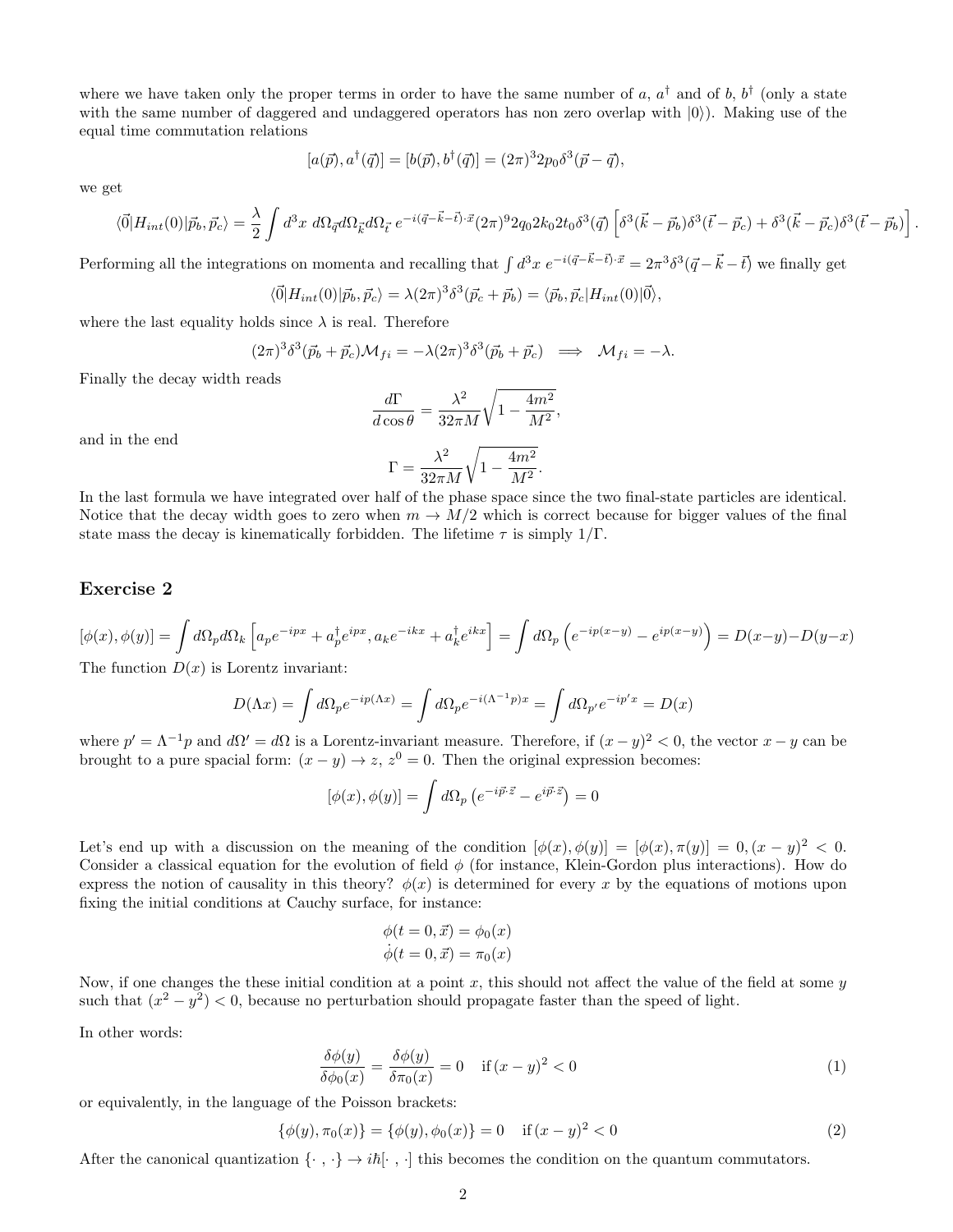### Exercise 3

This exercise could be solved along the lines of the previous, but since the interaction Hamiltonian has four identical fields, and the scattering is  $2 \rightarrow 2$ , then the blind application of the above formulas rapidly becomes unfeasible. Then we can use Wick's theorem to evaluate the matrix element efficiently.

Recall that Wick's theorem states

$$
T\{\phi(x_1)\cdots\phi(x_n)\}\equiv\;:\,[\phi(x_1)\cdots\phi(x_n)+\text{contractions}]:\;,
$$

where ": :" is the normal-ordering symbol, meaning that all the creation operators appear on the left, while "contractions" is a sketchy way to indicate all the possible contractions of two fields, namely

$$
\overline{\phi(x_1)}\phi(x_2) = D(x_1 - x_2),
$$

D representing the propagator. To be concrete, let's work out the  $T$ -ordered product of four identical scalar fields (understood in the interaction picture), according to Wick's theorem:

$$
T\{\phi(x_1)\phi(x_2)\phi(x_3)\phi(x_4)\} = \begin{array}{c} : [\phi(x_1)\phi(x_2)\phi(x_3)\phi(x_4) \\ + \phi(x_1)\phi(x_2)\phi(x_3)\phi(x_4) + \phi(x_1)\phi(x_2)\phi(x_3)\phi(x_4) + \phi(x_1)\phi(x_2)\phi(x_3)\phi(x_4) \\ + \phi(x_1)\phi(x_2)\phi(x_3)\phi(x_4) + \phi(x_1)\phi(x_2)\phi(x_3)\phi(x_4) + \phi(x_1)\phi(x_2)\phi(x_3)\phi(x_4) \\ + \phi(x_1)\phi(x_2)\phi(x_3)\phi(x_4) + \phi(x_1)\phi(x_2)\phi(x_3)\phi(x_4) + \phi(x_1)\phi(x_2)\phi(x_3)\phi(x_4) \end{array}
$$

$$
= : \phi(x_1)\phi(x_2)\phi(x_3)\phi(x_4):+D(x_1-x_2): \phi(x_3)\phi(x_4):+D(x_1-x_3): \phi(x_2)\phi(x_4):+D(x_1-x_4): \phi(x_2)\phi(x_3):+D(x_2-x_3): \phi(x_1)\phi(x_4):+D(x_2-x_4): \phi(x_1)\phi(x_3):+D(x_3-x_4): \phi(x_1)\phi(x_2):+D(x_1-x_2)D(x_3-x_4)+D(x_1-x_3)D(x_2-x_4)+D(x_1-x_4)D(x_2-x_3).
$$
 (3)

To compute the scattering amplitude  $\mathcal{M}_{fi}$  we need to evaluate

$$
\langle \vec{p_c}, \vec{p_d} | T\left(-i \int_{-\infty}^{\infty} dt \ H_I(t) \right) | \vec{p_a}, \vec{p_b} \rangle = -\frac{i\lambda}{4!} \langle \vec{p_c}, \vec{p_d} | T \int d^4x \ \phi^4(x) | \vec{p_a}, \vec{p_b} \rangle,
$$

Note that  $T(\phi(x)^4) = \phi(x)^4$ , since the four fields are evaluated at the same time  $x^0$ . Nonetheless, it turns out convenient to write the ordinary product as a time-ordered product, because the application of Wick's theorem on  $T(\phi(x)^4)$  gives huge simplifications. We can thus use the explicit form found in equation (3).

The last line in (3) only contains C-numbers (pairs of propagators), so the contribution coming from there is non vanishing only if initial and final state momenta are identical. This corresponds to the trivial part of the S-matrix, so we discard it because, computing scattering amplitudes, we always look for contribution coming from nontrivial kinematics.

If we now consider the terms with one propagator, the structure we find is

$$
A \equiv \langle 0|a(\vec{p}_c)a(\vec{p}_d)a^{\dagger}(\vec{k})a(\vec{q})a^{\dagger}(\vec{p}_a)a^{\dagger}(\vec{p}_b)|0\rangle,
$$

where the terms with 2  $a$ 's and 0  $a^{\dagger}$ 's or viceversa have not been written because vanishing. Moving the creation operator to the left and the annihilation operator to the right one gets

$$
A \propto \delta^{3}(\vec{p}_{c} - \vec{p}_{b})\delta^{3}(\vec{p}_{d} - \vec{k})\delta^{3}(\vec{p}_{a} - \vec{q}) + \delta^{3}(\vec{p}_{c} - \vec{p}_{a})\delta^{3}(\vec{q} - \vec{p}_{b})\delta^{3}(\vec{p}_{d} - \vec{k}) + \delta^{3}(\vec{p}_{c} - \vec{p}_{k})\delta^{3}(\vec{q} - \vec{p}_{a})\delta^{3}(\vec{p}_{d} - \vec{p}_{b}) + \delta^{3}(\vec{q} - \vec{p}_{b})\delta^{3}(\vec{p}_{c} - \vec{k})\delta^{3}(\vec{p}_{d} - \vec{p}_{a}),
$$

in which always appears a Dirac delta involving two external momenta. So again, these pieces contribute to the trivial part of the scattering amplitude (the nontrivial one being the one in which the incoming and outgoing momenta are not related to each other).

The only contribution comes from the term with four uncontracted fields.

Let's start by defining  $\phi^+(x)$  ( $\phi^-(x)$ ) as the component of the field associated with the creation (annihilation)